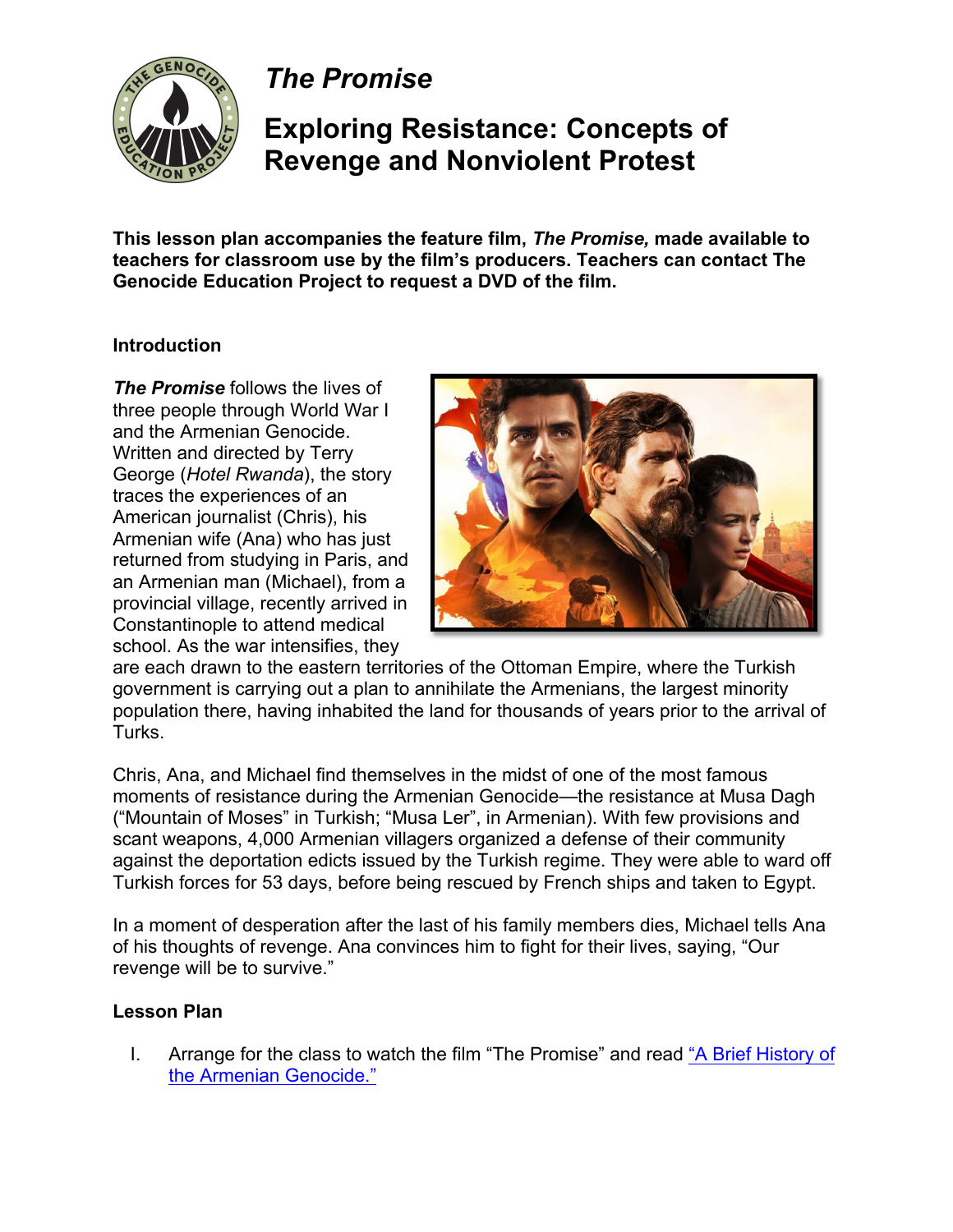- II. Ask students to answer the following questions regarding Musa Dagh:
	- 1. Describe what occurred at Musa Dagh;
	- 2. What type of resistance was this?
	- 3. Is there a place for this type of resistance during genocide or a human rights disaster? Defend your answer with other historical examples.
- III. Guide students through an exploration of the concepts of revenge and nonviolent protest:
	- 1. Ask students to write down their definition of "revenge", including an example of an act of revenge they recall;
	- 2. Present the origin and definition of the word "revenge" for the students:

## **Revenge:**

### **https://en.oxforddictionaries.com/definition/revenge**

### **Origin**

Late Middle English: from Old French revencher, from late Latin revindicare, from re- (expressing intensive force) + vindicare 'claim, avenge'.

### **Definition**

The action of hurting or harming someone in return for an injury or wrong suffered at their hands.

- 3. Divide students into small groups to discuss their definitions and their examples of revenge. They should consider how their definition was similar or different from the one given. Ask each group to:
	- a. record a definition of the word and an example they can agree on;
	- b. provide three synonyms for "revenge"
- 4. Share with students the quote from the film that the character Ana says to Michael as he ponders revenge: "Our revenge will be to survive." Students can discuss these questions within their groups:
	- a. How is the word "revenge" used in this context?
	- b. Is this use compatible with the definition students have created? What is different about it?
	- c. Why would the writer choose the word "revenge"?
	- d. In this instance, is revenge a form of resistance? If so, what kind?
	- e. Compare the resistance of Musa Dagh and the idea that survival can be revenge.

51 Commonwealth Avenue | San Francisco, CA 94118 (415) 264-4203 | info@GenocideEducation.org